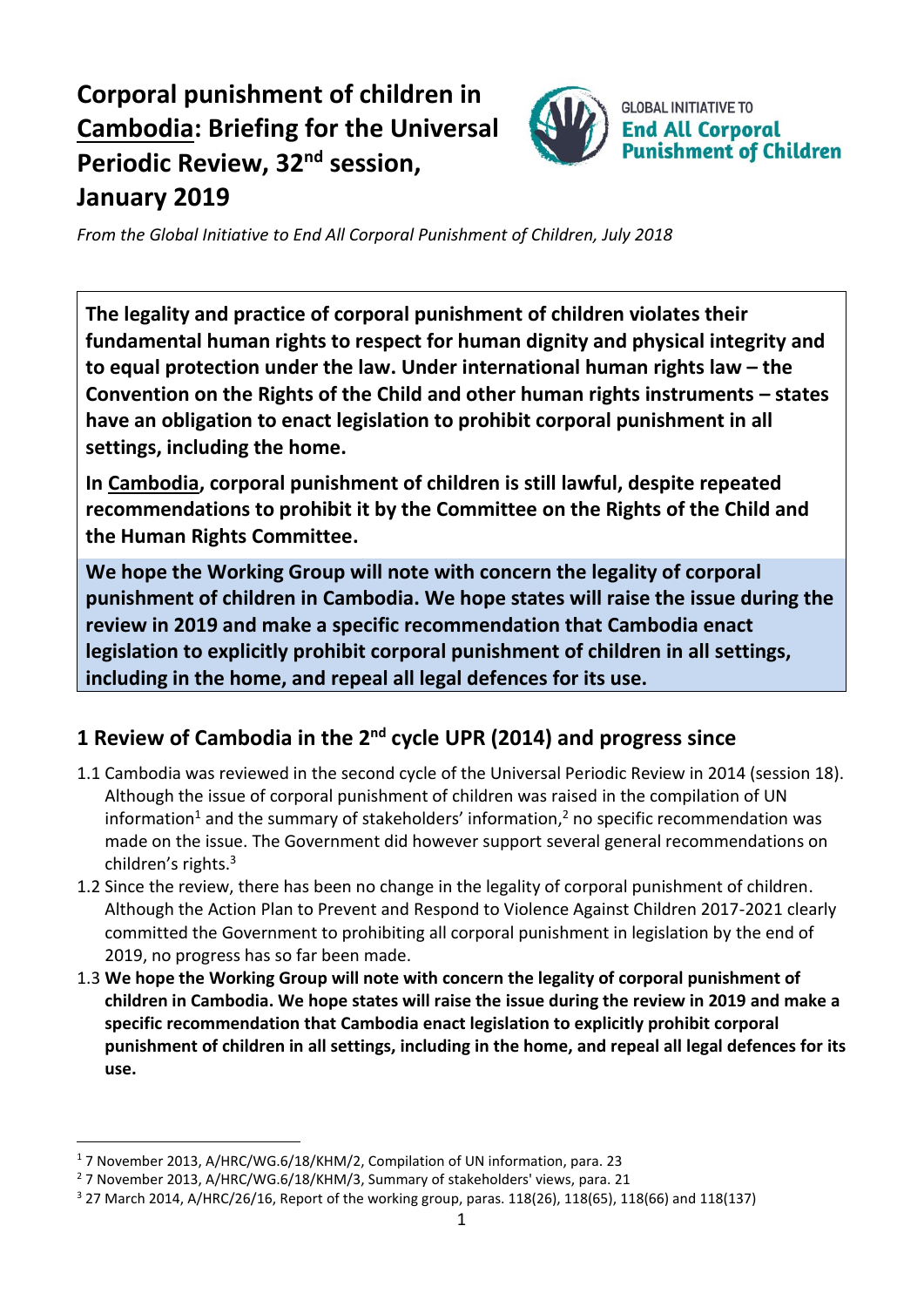## **2 Legality of corporal punishment in Cambodia**

#### *Summary of current law and reforms needed to achieve prohibition*

Corporal punishment in Cambodia is prohibited in schools and in the penal system but it is still lawful in the home, and in alternative and day care settings. Legislation should be enacted to explicitly prohibit all corporal punishment in all settings, including in the home, and all legal defences for its use, including in the Civil Code and in the Law on the Prevention of Domestic Violence and the Protection of Victims 2005, should be repealed.

- 2.1 *Home (lawful):* Corporal punishment is lawful in the home. The Civil Code states that "the parental power holder may personally discipline the child to the extent necessary" (art. 1045, unofficial translation). Article 1079 extends this "right to discipline" to the child's guardian. Article 8 of the Law on the Prevention of Domestic Violence and the Protection of Victims 2005 states that discipline of children is not considered as violence or domestic violence. Article 48 of the Constitution 1999 states that "the State shall protect the rights of children as stipulated in the Convention on Children", but legal provisions against violence and abuse in the Constitution 1999 and in the Marriage and Family Law 1989 and the Criminal Code 2010 are not interpreted as prohibiting all corporal punishment in childrearing.
- 2.2 The Government reported to the Universal Periodic Review of Cambodia in 2014 that the Ministry of Social Affairs, Veterans and Rehabilitation and the National Council for Children have set up a working group to "initiate a Law on Child Protection".<sup>4</sup> We do not know if prohibition of corporal punishment is being proposed in this context. Under examination by the Human Rights Committee in 2015, the Government confirmed that the law allows parents "to administer minor corporal punishment on their children".<sup>5</sup> The Action Plan to Prevent and Respond to Violence Against Children 2017-2021 committed to amending all relevant provisions to prohibit corporal punishment of children in all settings, in particular within the Civil Code and the Law on the Prevention of Domestic Violence and the Protection of Victims 2005, by the end of 2019.
- 2.3 *Alternative care settings (lawful):* Corporal punishment is lawful in alternative care settings under the provision in articles 1045 and 1079 of the Civil Code for a person with parental authority to discipline the child "within necessary scope".
- 2.4 *Day care (lawful):* Corporal punishment is lawful in day care under the provision in articles 1045 and 1079 of the Civil Code for a person with parental authority to discipline the child "within necessary scope".
- 2.5 *Schools (unlawful):* Corporal punishment is prohibited in public and private schools in article 35 of the Education Law 2007: "The learner's rights concerning education are: … the right to be respected and paid attention on human rights, especially the right to dignity, the right to be free from any form of torture or from physical and mental punishment…." A directive from the Ministry of Education, Youth and Sport, No. 922 MoEYS to the Director of Provincial Education, Youth and Sport on the subject of "Punishment for students" confirms that "physical punishments such as hitting, kneeling down, standing under the sun", as well as mental punishments such as imposing copying of lessons that is impossible to achieve and making

 $\overline{a}$ 

<sup>4</sup> 21 November 2013, A/HRC/WG.6/18/KHM/1, National report to the UPR, para. 91

<sup>&</sup>lt;sup>5</sup> 23 March 2015, CCPR/C/SR.3139, Summary record of 3139<sup>th</sup> session, para. 34